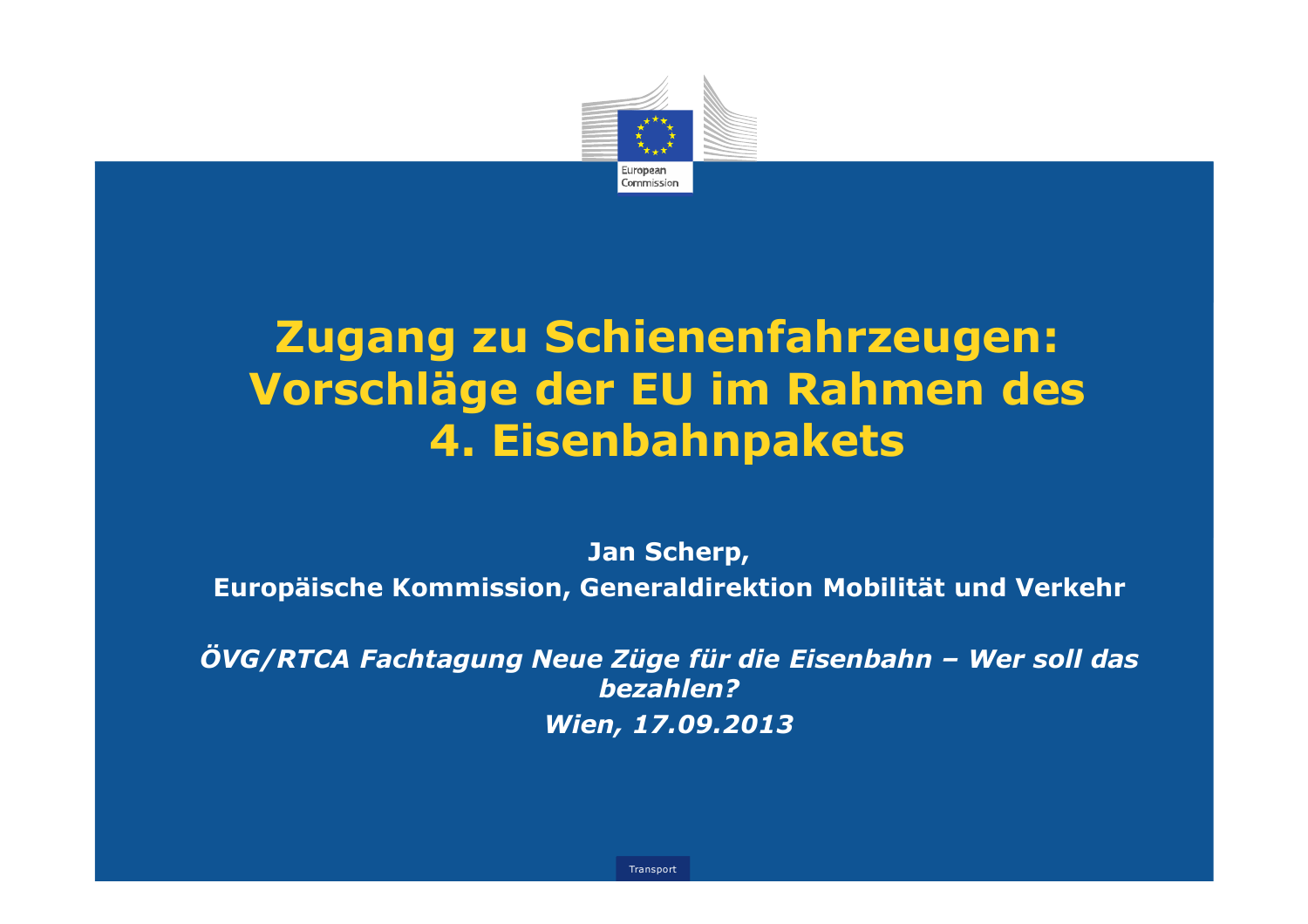

### **Overview**

- EU rail policy objectives
- Assessing domestic rail passenger transport in EU
- The issue of access to rolling stock
- Objectives and approach of  $4<sup>th</sup>$  railway package proposals
- Domestic rail market opening proposals and<br>discussion by FII legislator so far discussion by EU legislator so far

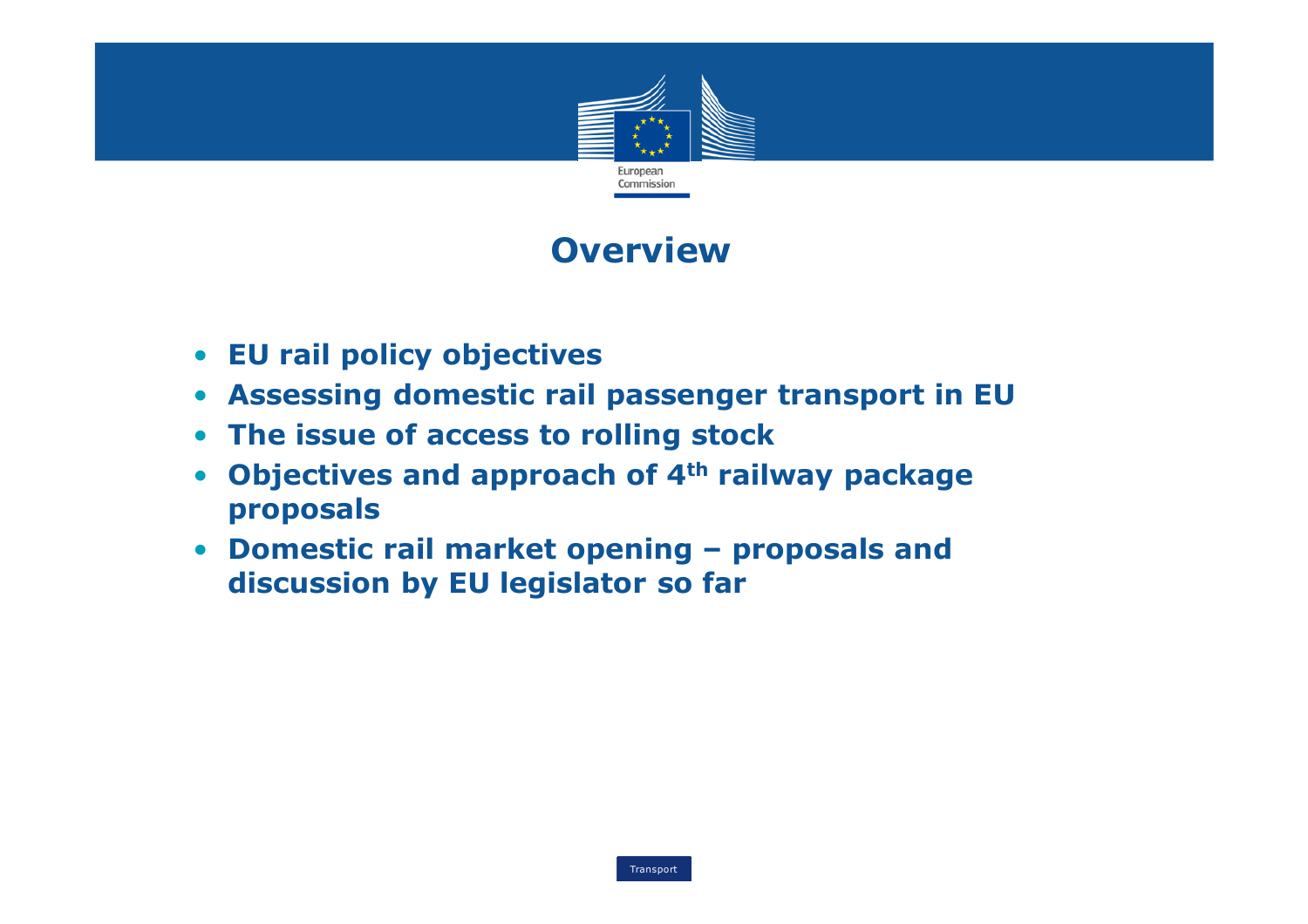

# What are the European Commission's objectives for rail transport?



### 4 strategic dimensions:

#### 1. Optimisation of transport system

 •Aiming at a competitive and resource-efficient transport system (2010 Transport White Paper)

 $\bullet$ 60% reduction target of CO $_2$  emissions by 2050 – rail is one of the most environment-friendly modes the most environment-friendly modes

•Promote intermodality

# 2. Enhance competitiveness<br>•Single Market Act II identified t

•Single Market Act II identified transport including rail as a potential growth driver

•Rail transport is highly public resource intensive - about €46 bn/year (€21 bn for PSO): reap potential for savings of public funds, e.g. through tendering of public service contracts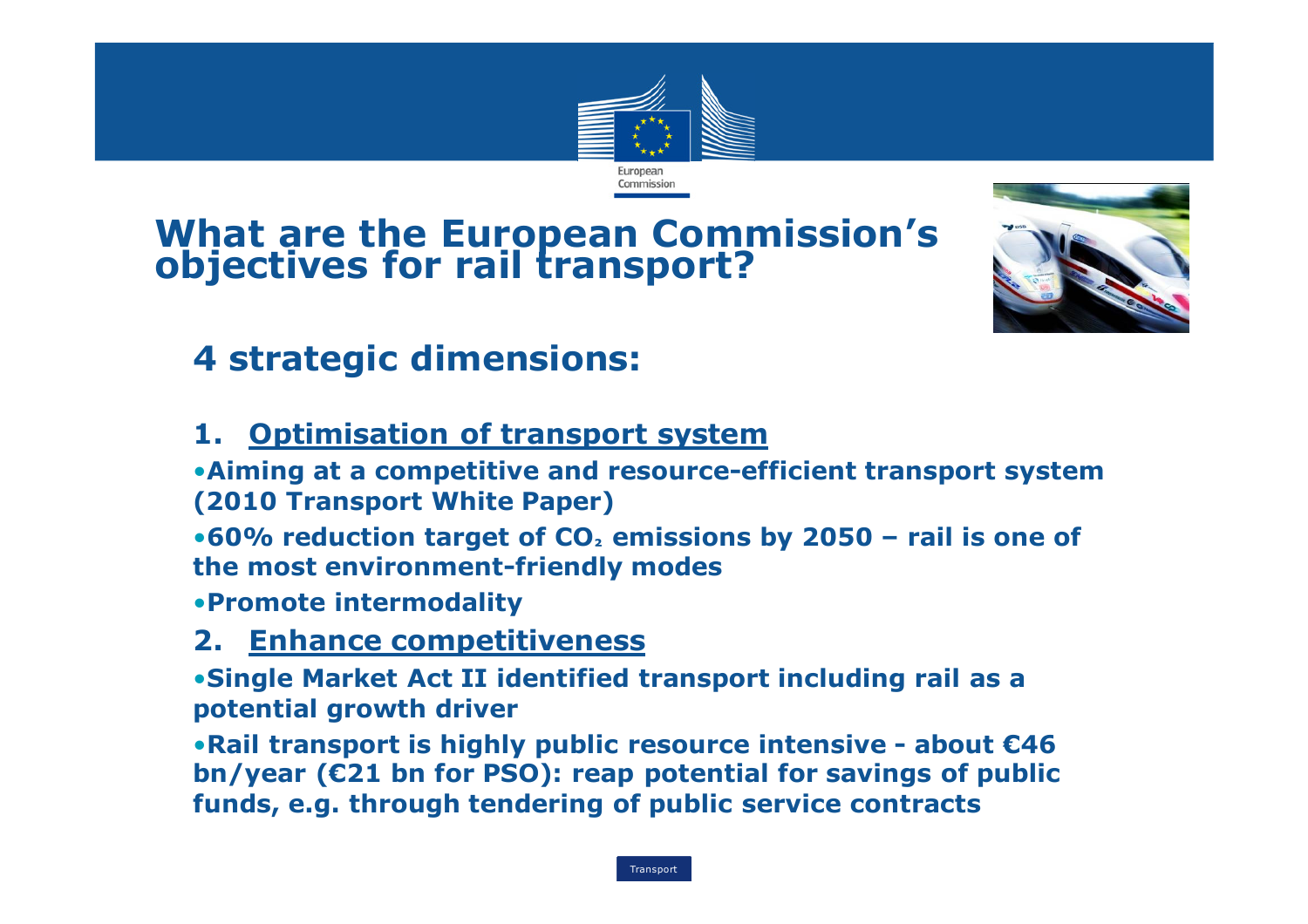

# What are the European Commission's objectives for rail transport?



### 4 strategic dimensions:

### 3. Strengthen EU industrial potential

•EU rail industry's competitive edge is eroding fast – emergence of very competitive global competitors mainly from Asia •Need for large, strong EU rail market based on common EU standards and rules

#### 4. Social focus

•Rail is playing key role in regional development

•Vision of a growing rail market with positive impact on job creation (such as in UK, Sweden)

•Need for recruiting well-trained staff as 30% employees will retire in the next decade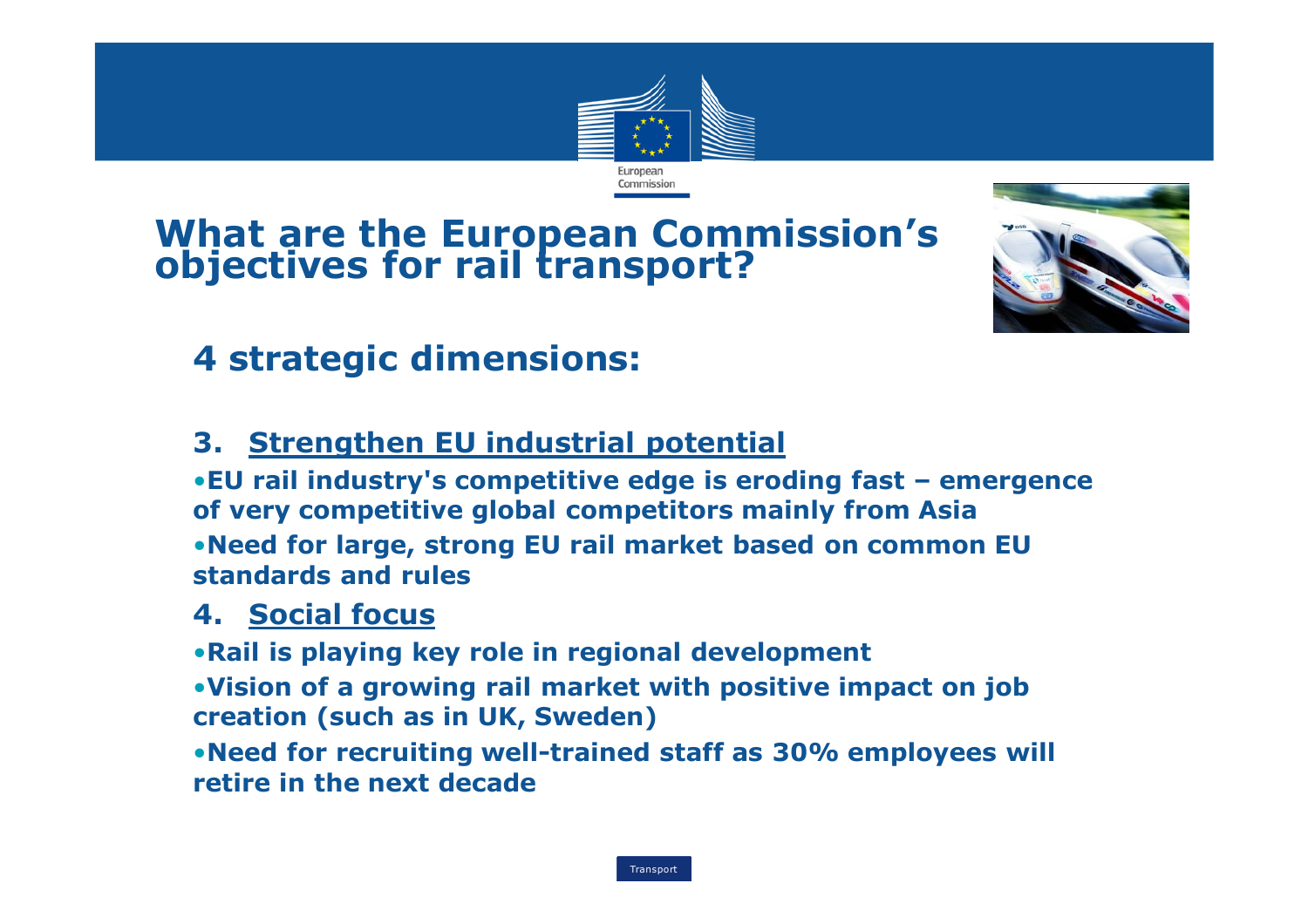

### Assessing rail passenger transport in the EU

- • Modal share remains stable at 6%, despite investment in and strong growth of high-speed segment
- $\bullet$  Domestic rail passenger transport corresponds to 95% of all p-km in EU
- Rail transport provided under  $\bullet$ public service contract represent about 2/3 of total domestic rail



Source for all data in this part of the presentation: Commission impact assessment report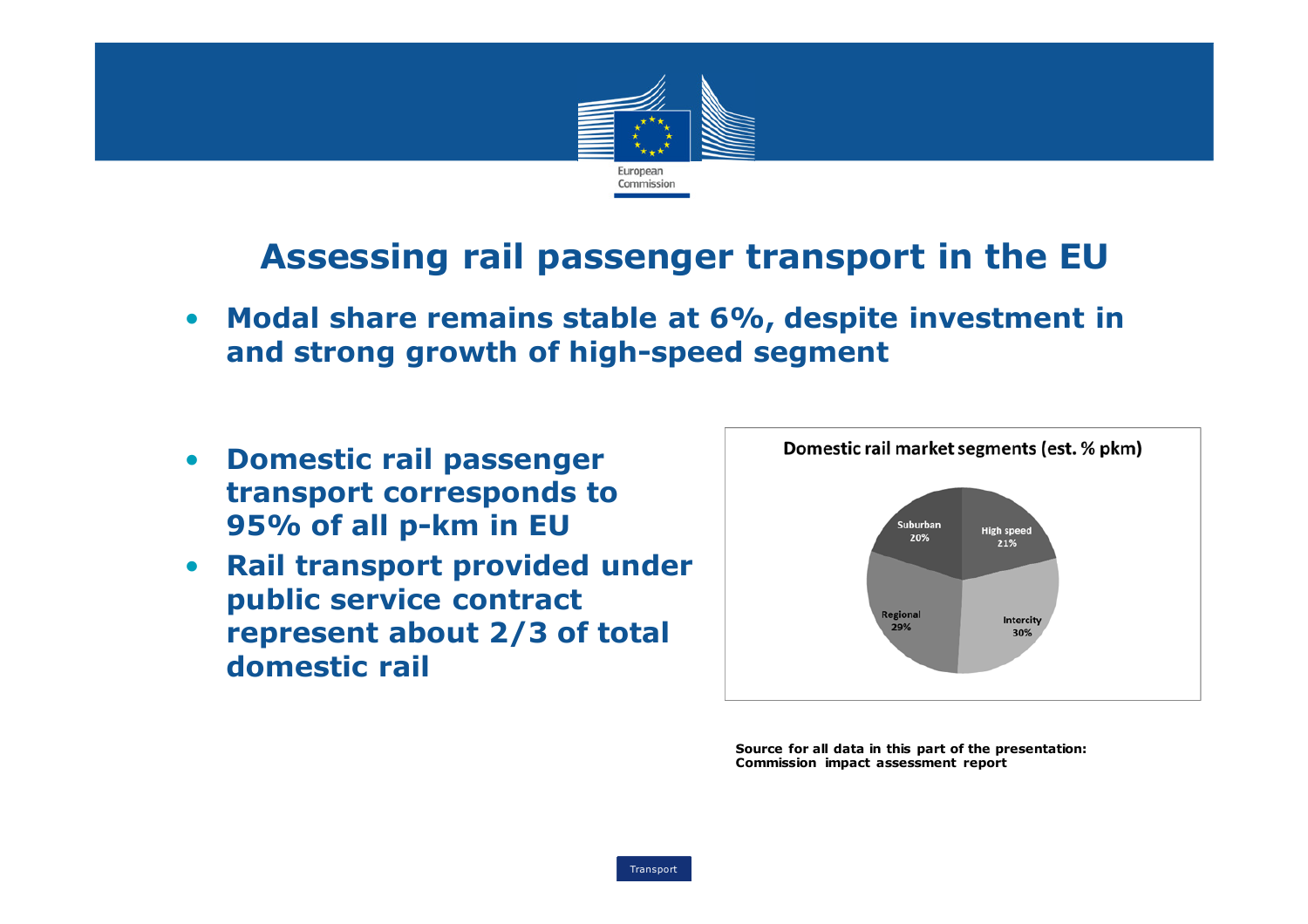

- Patchwork of regulatory regimes for market access
- Largely closed markets, both for commercial services  $\bullet$ and PSO: only 37% of market is open; incumbents have about 90% market share

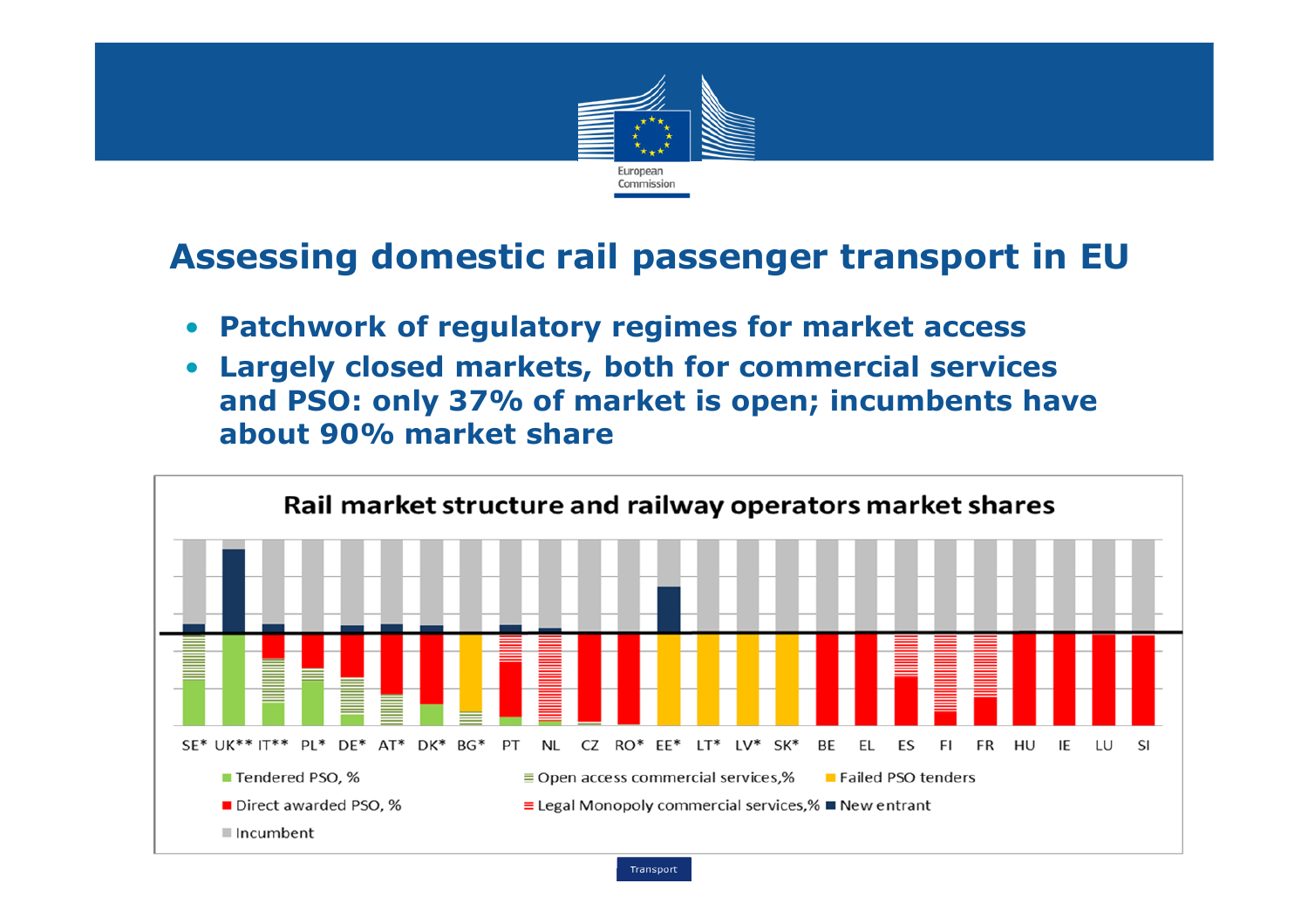



Problems of EU rail passenger transport as identified by Commission impact assessment:

•Inadequate service quality (punctuality, comfort, cleanliness, etc.): only 46% of EU citizens are satisfied (Eurobarometer survey 2012)

 •Inefficient use of public funds: underutilised new infrastructures, underfunded and inefficient railway operators

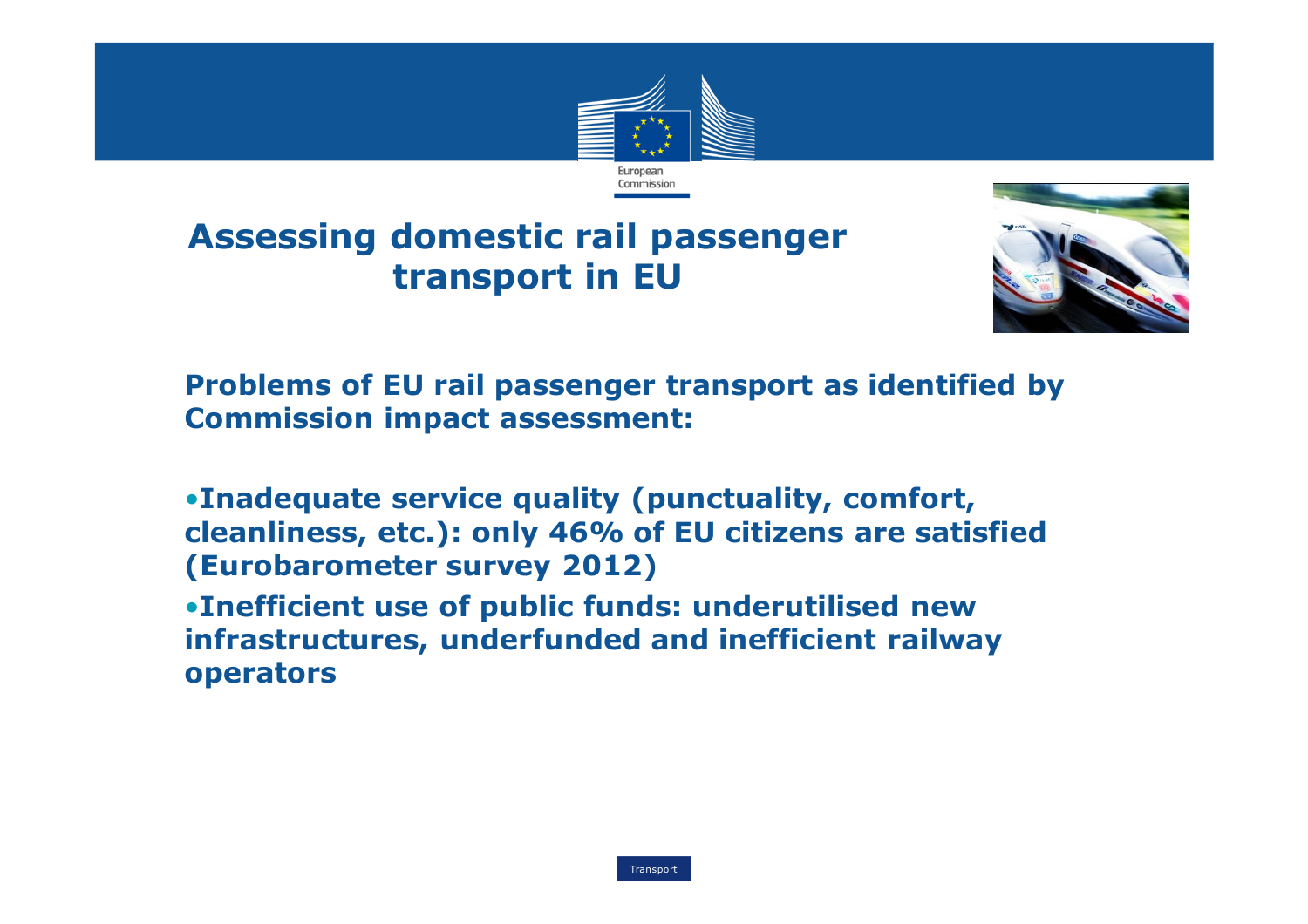



Access to appropriate rolling stock (I):

Problems:

- •Volume of investment cost
- •Financial risks related to its long economic life (e.g. residual value risk)
- •Time needed for its acquisition and safety certification
- •Rolling stock adapted to technical conditions/commercial needs of specific routes or networks

→61% of stakeholders considered access to rolling stock as access barrier

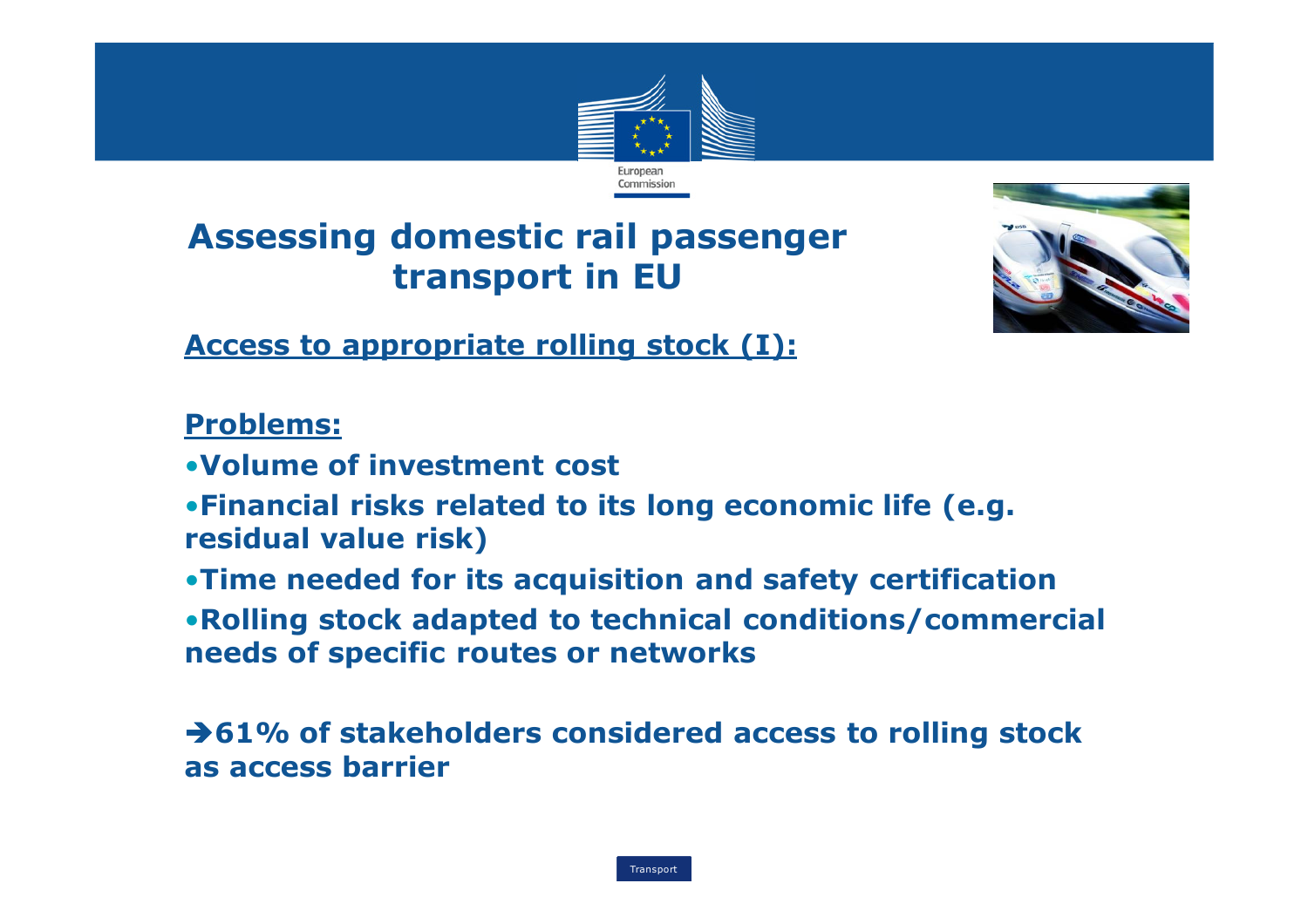



Access to appropriate rolling stock (II):

•Emergence of rolling stock market linked to opening of rail service market and harmonisation of technical standards

•Leasing market still immature as only 10% of passenger rolling stock is leased

 •Competent award authorities have taken various measures to facilitate access to rolling stock:

- -Bank guarantee
- -Reuse guarantee
- -Different models of rolling stock pools
- -Long contract duration (up to 22,5 yrs.)

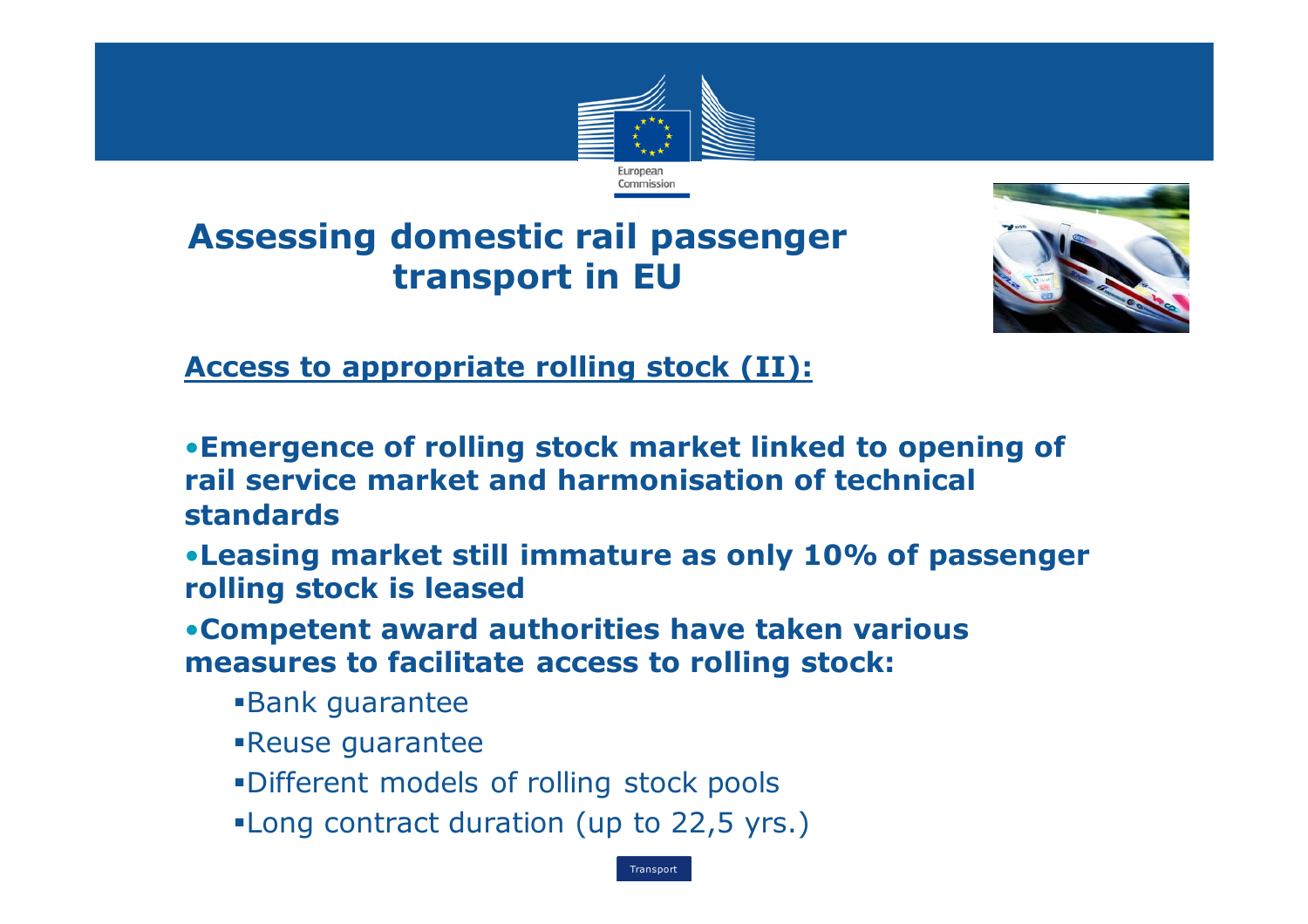

### Objectives and general approach of 4<sup>th</sup> railway package



- $\bullet$  <sup>2</sup> strategic objectives:
	- - Improve quality and efficiency of rail transport services to match users' expectations
	- - Improve the efficiency of public spending and the attractiveness for private investment in rail transport
- <sup>3</sup> main strands of action:
	- -Open domestic passenger markets
	- - Create an optimal institutional structure of infrastructure management
	- - Simplify and accelerate certification of rolling stock and railway undertakings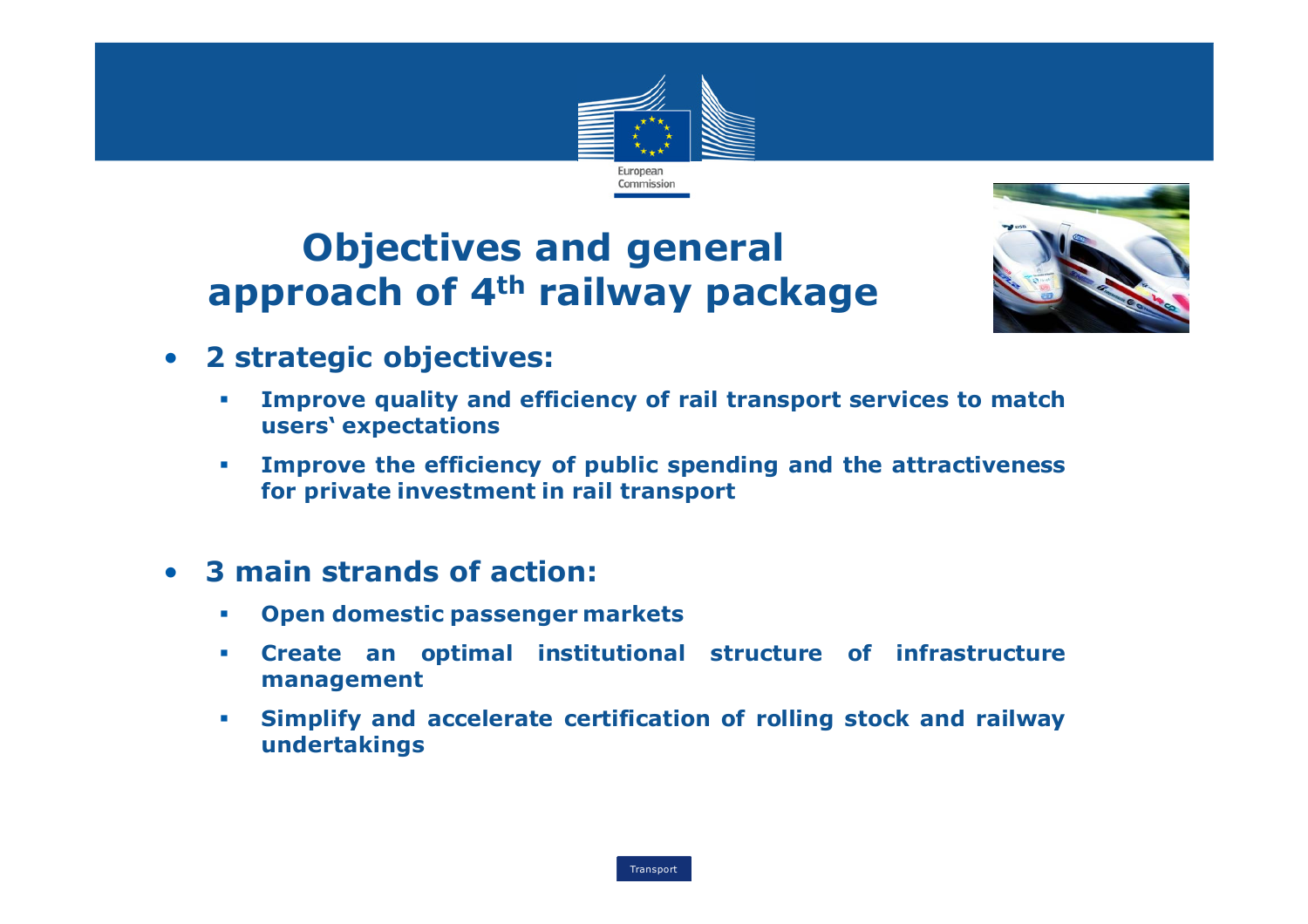

# 1. Opening rail passenger market –Amendment of Directive 2012/34/EU



#### **Open access**

- Open access rights in all domestic rail passenger markets...
- $\bullet$  ... BUT where necessary public services can be safeguarded against "cherry picking"
- Setting up integrated ticketing schemes encouraged to preserve positive network effect

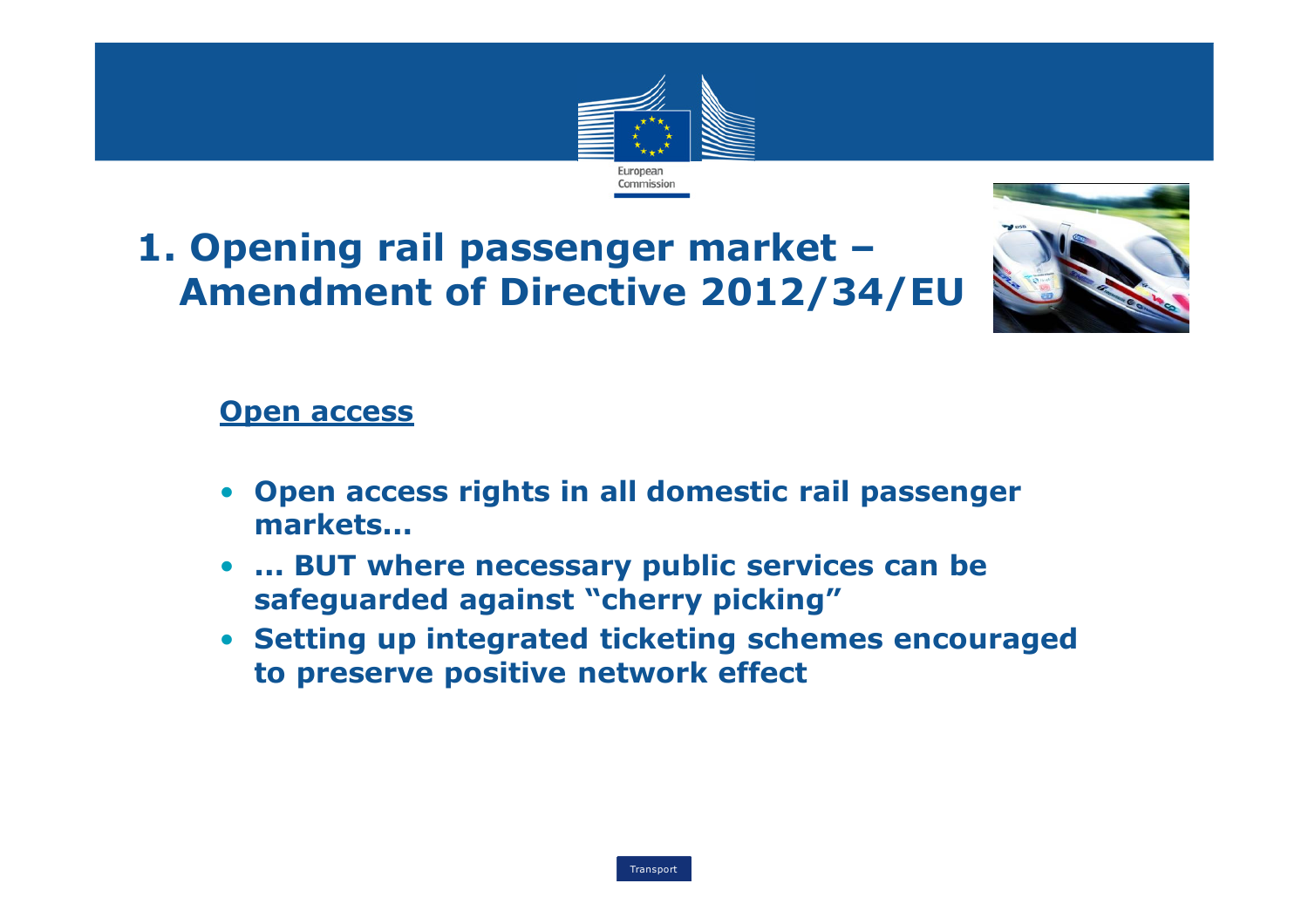



Extent of Public Service Obligations

•Competent authority to decide on role of public service provision…

 •… consistent with transport policy objectives (as defined in public transport plans)

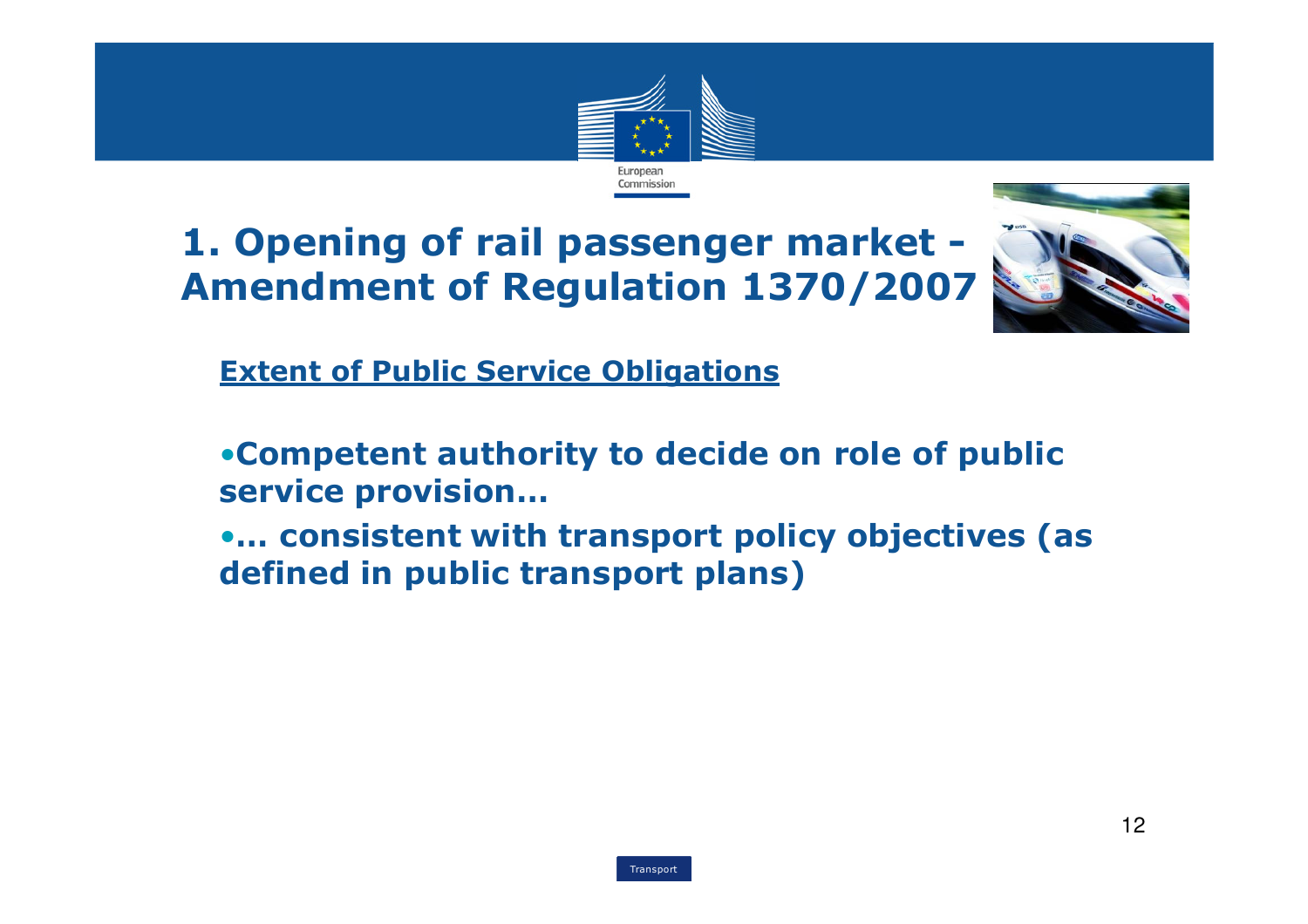



Award of Public Service Contracts

- •Deletion of Art 5(6)→ mandatory competitive award<br>for rail transport for rail transport
- •Other possibilities of direct award (internal operator, small scale contract, emergency measure) are not modified
- •Threshold for small scale public service contracts in rail: €5.000.000

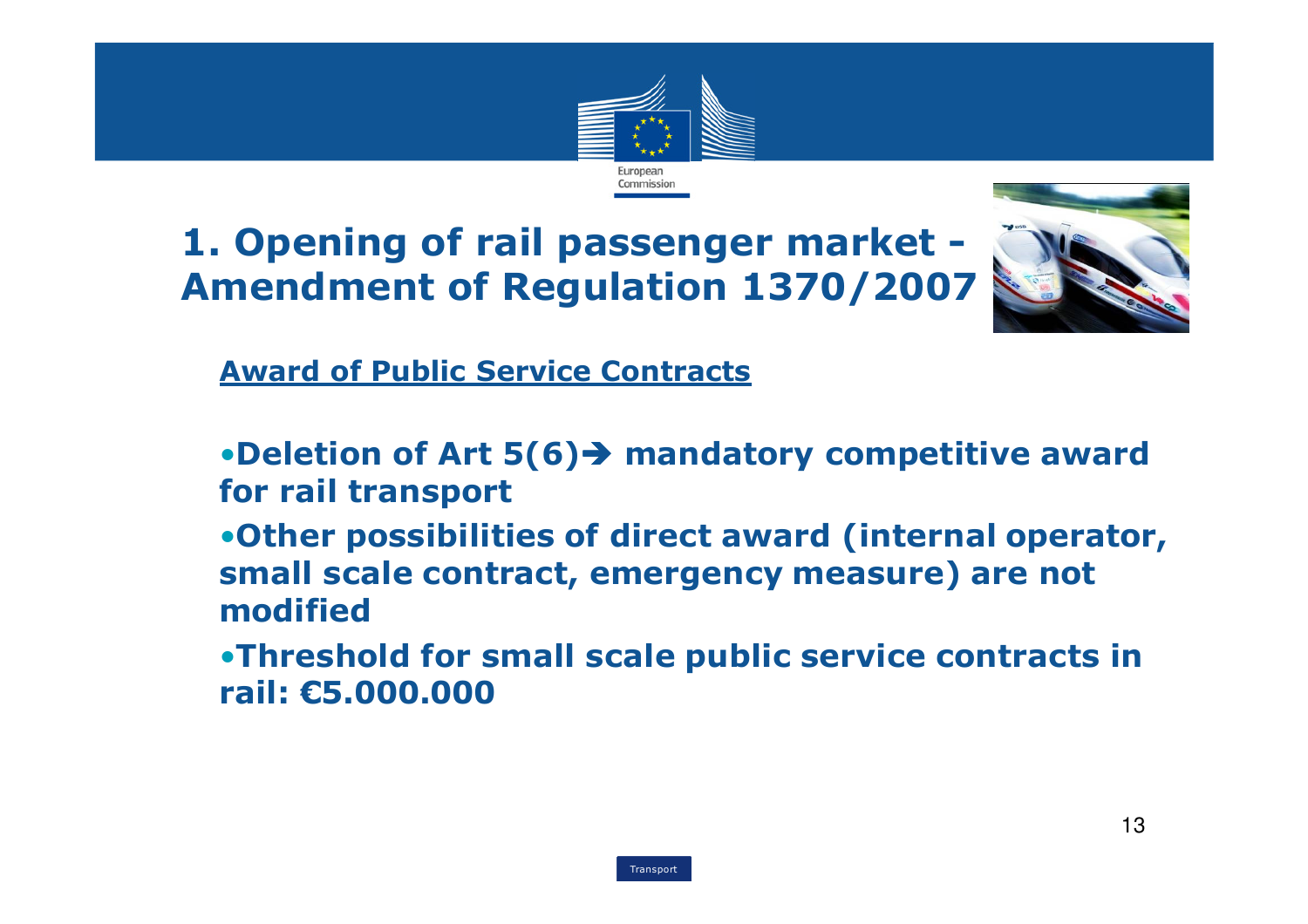



Award of Public Service Contracts

•Mandatory tendering for rail from 3 December 2019 •Transitional period until 31 December 2022 for rail public service contracts directly awarded between 1January 2013 and 3 December 2019

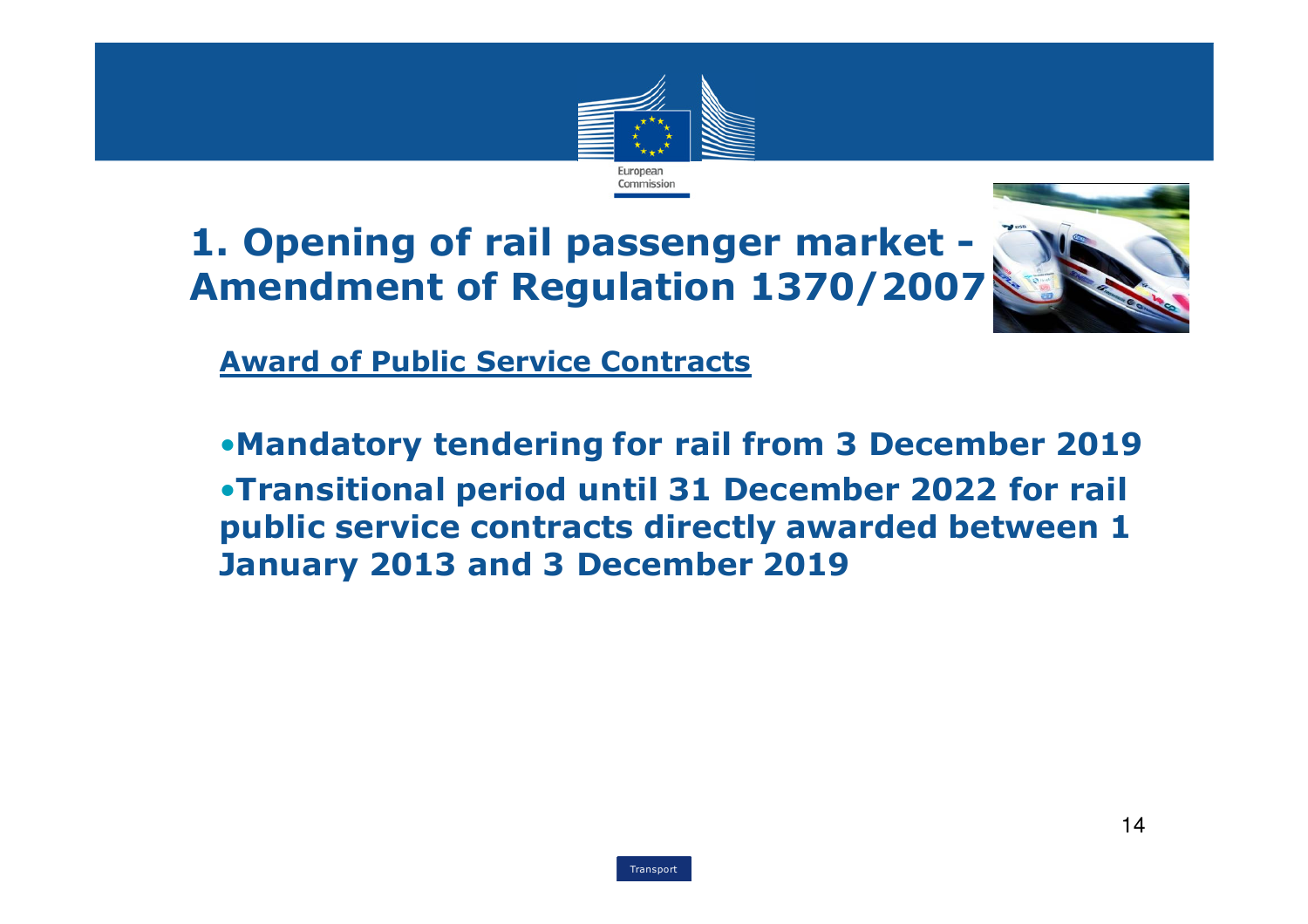



Framework conditions (I)

 •Competent authorities (CA) to ensure fair access to rolling stock so that new entrant operators are able to take part in tenders

•Where there is no well-functioning market for rolling stock, CA to take the residual value risk of the rolling stock, if operators intending to participate in tender request this.

•CA can choose most appropriate means to comply with this requirement while respecting EU law (state aid rules):

- **Q** managing its own fleet,
- **Q** providing a bank guarantee,
- $\square$  Issuing take-over guarantee

•Commission to adopt implementing measure defining details of procedure to be followed (introduction of committee procedure in Regulation 1370/2007) $\sqrt{15}$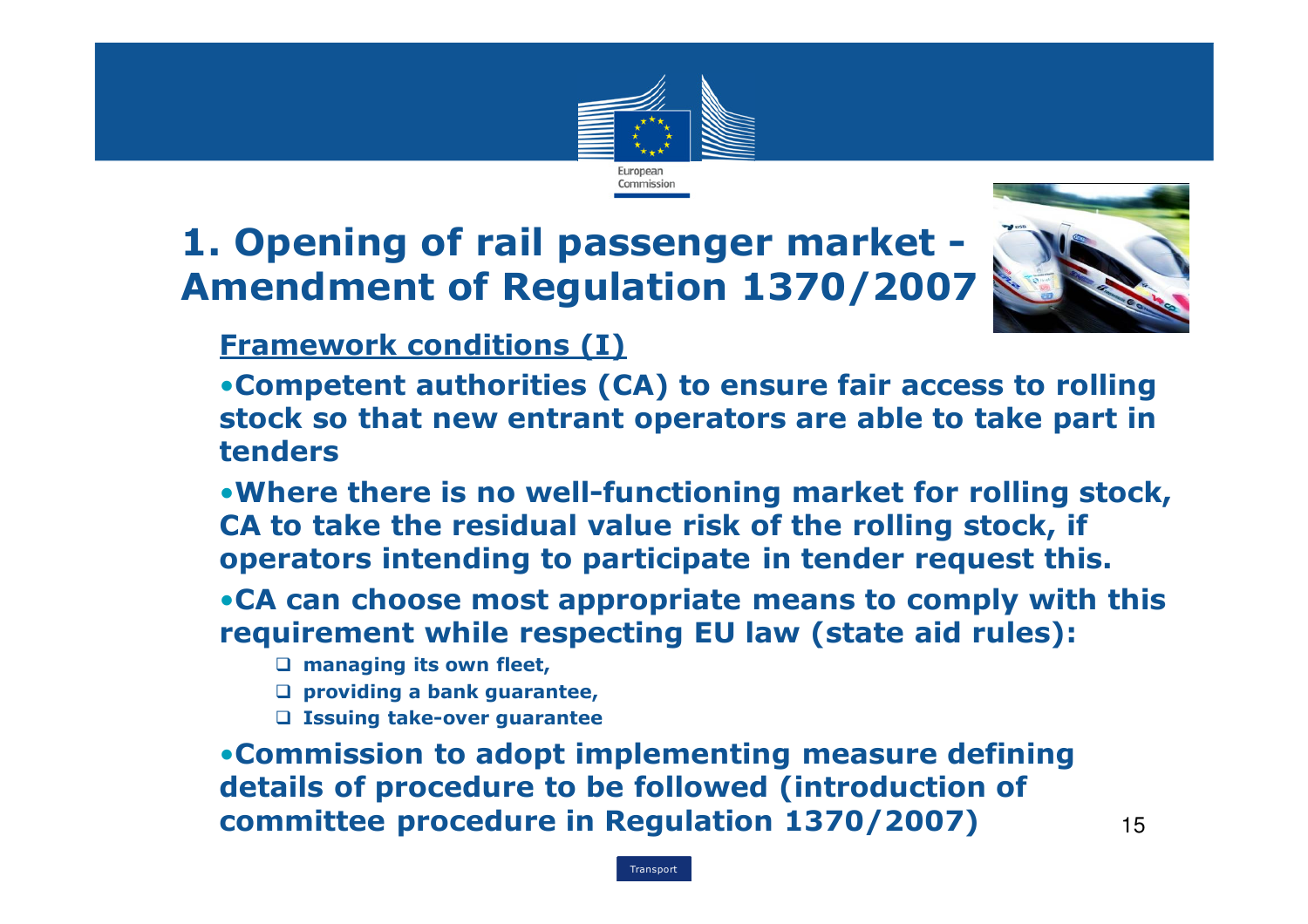



Framework conditions (II)

•Cross-sectoral legislation (e.g. Directive 2001/23/EC) or competent authorities determine transfer of workersbetween PSC contractors / set social standards (no legislative modification):

- -To ease social impact of opening
- -To ensure effective competition

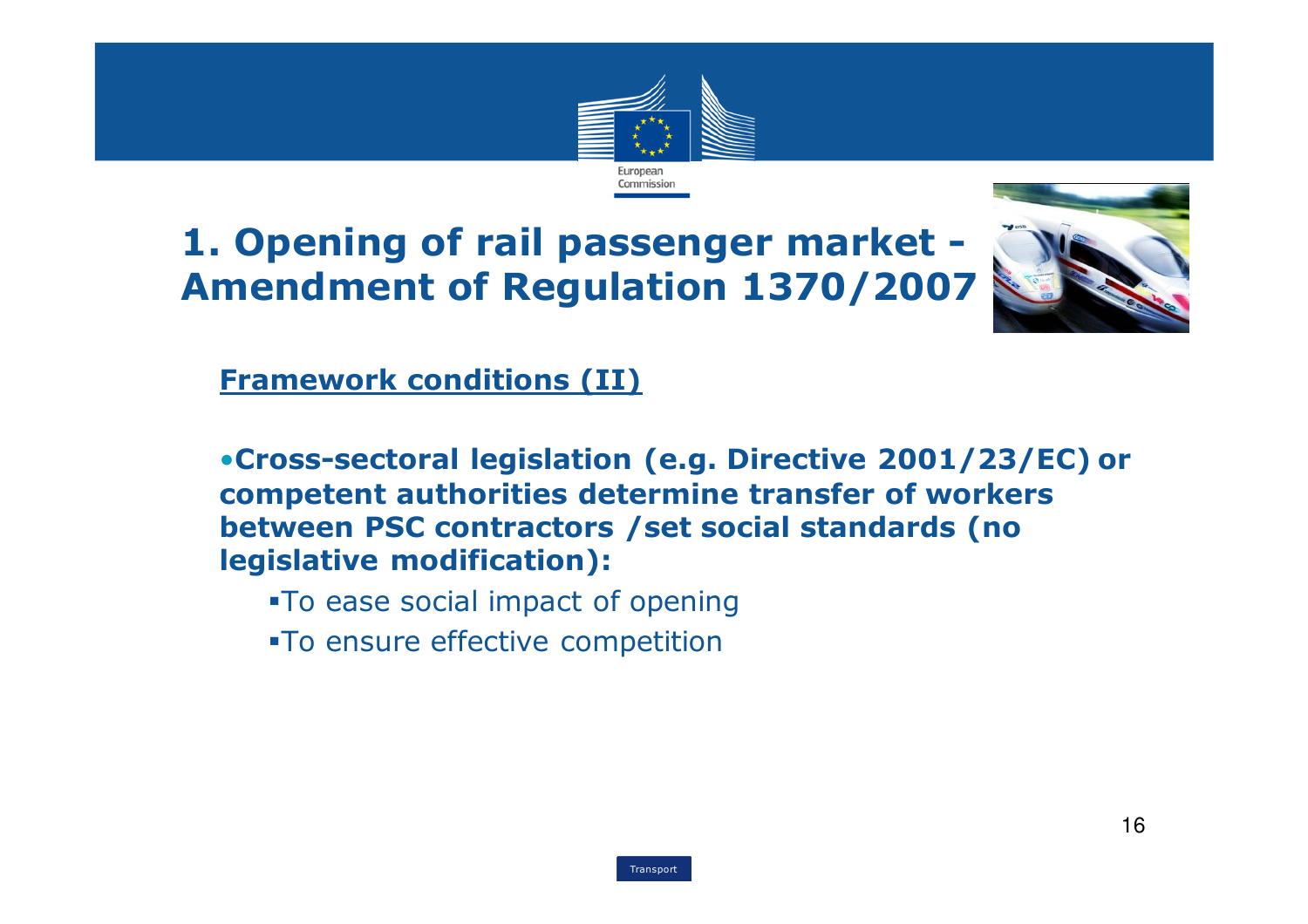

### 2. An institutional structure that delivers



#### Efficiency measures:

•Unified infrastructure managers with all necessary functions combined (operation, maintenance and development)

- •Coordination body for infrastructure managers and users
- •EU network of infrastructure managers

#### Equal access measures:

•Institutional separation but possibility to maintain existing integrated structure under strong independence requirements•Verification mechanism to ensure a level playing field

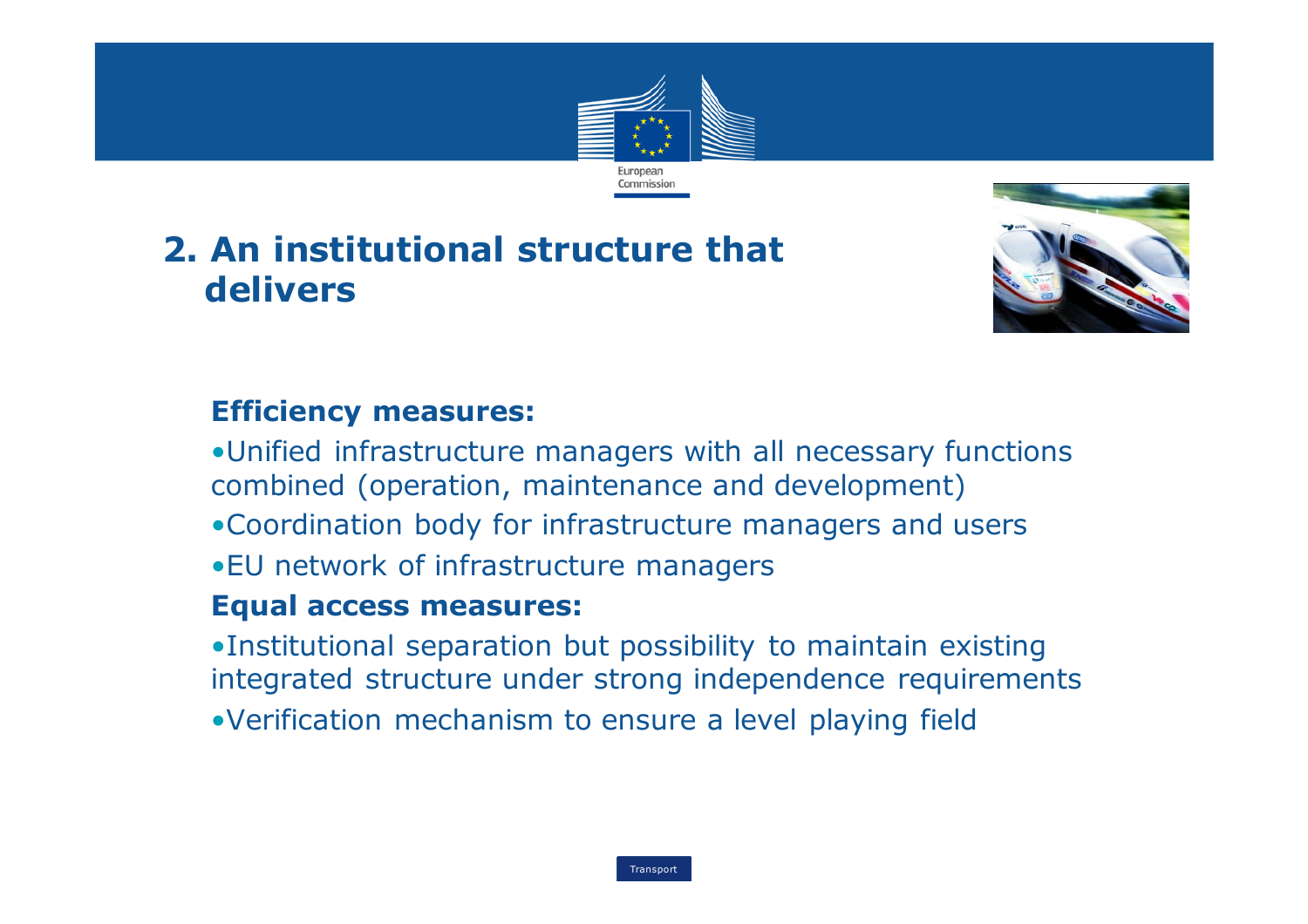

### 3. Simplifying and accelerating certification procedures



•Move towards more standardised rail products (e.g. to favour emergence of rolling stock leasing market) •Harmonisation and enhanced role of ERA in vehicle authorisation and safety certification of railway undertakings will gradually overcome 11.000 overlapping and non-transparent national rules •Ultimate responsibility for ERA will lead to faster, cheaper and better coordinated certification procedure

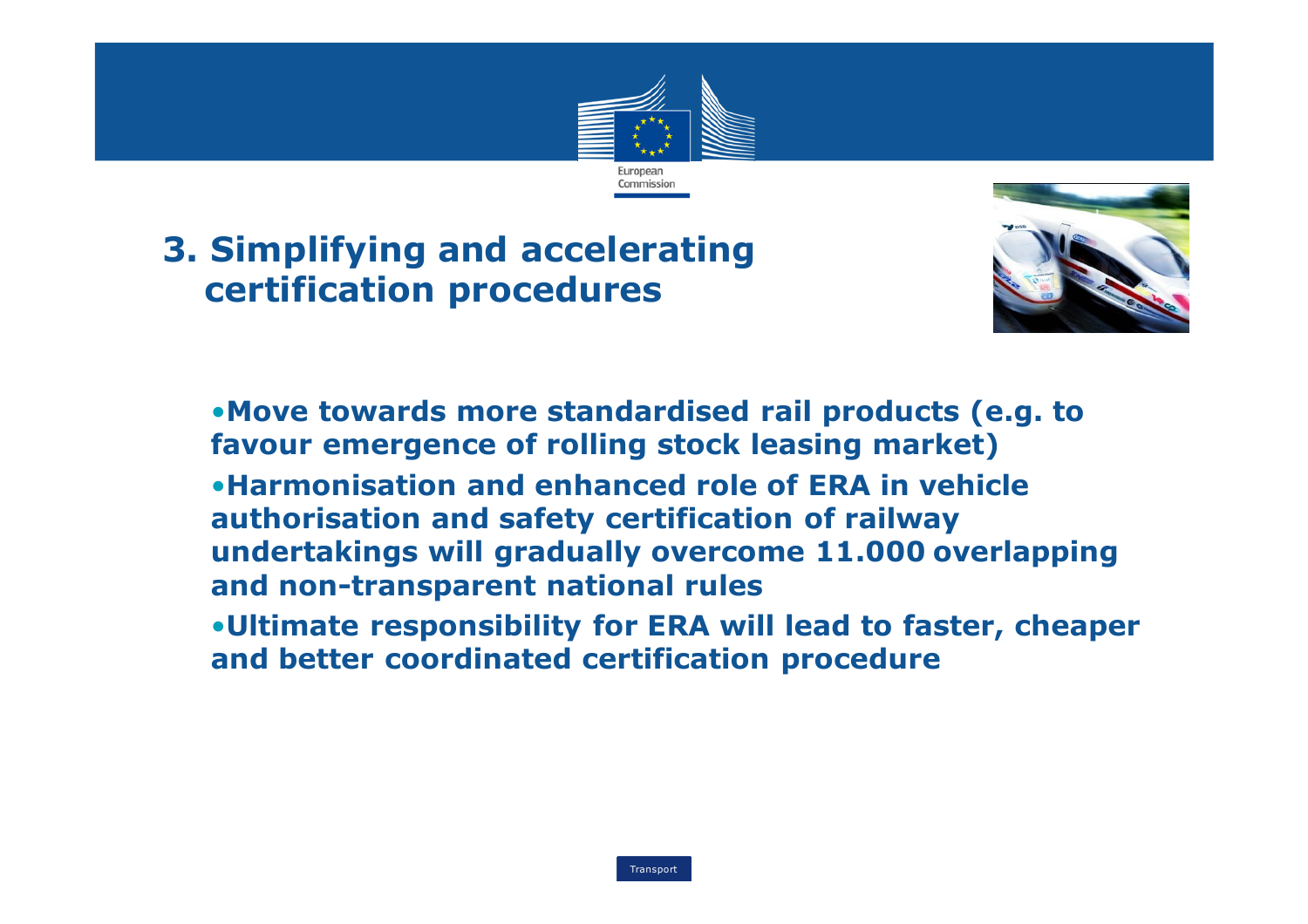





Reading in EP: Timeline

- •30 January 2013: adoption of Commission proposal
- •7 May: EP hearing
- •30 May: first exchange of views in TRAN Committee
- •8-9 July: presentation of draft reports
- •November 2013: vote in TRAN Committee
- •February/March 2014: EP Plenary vote

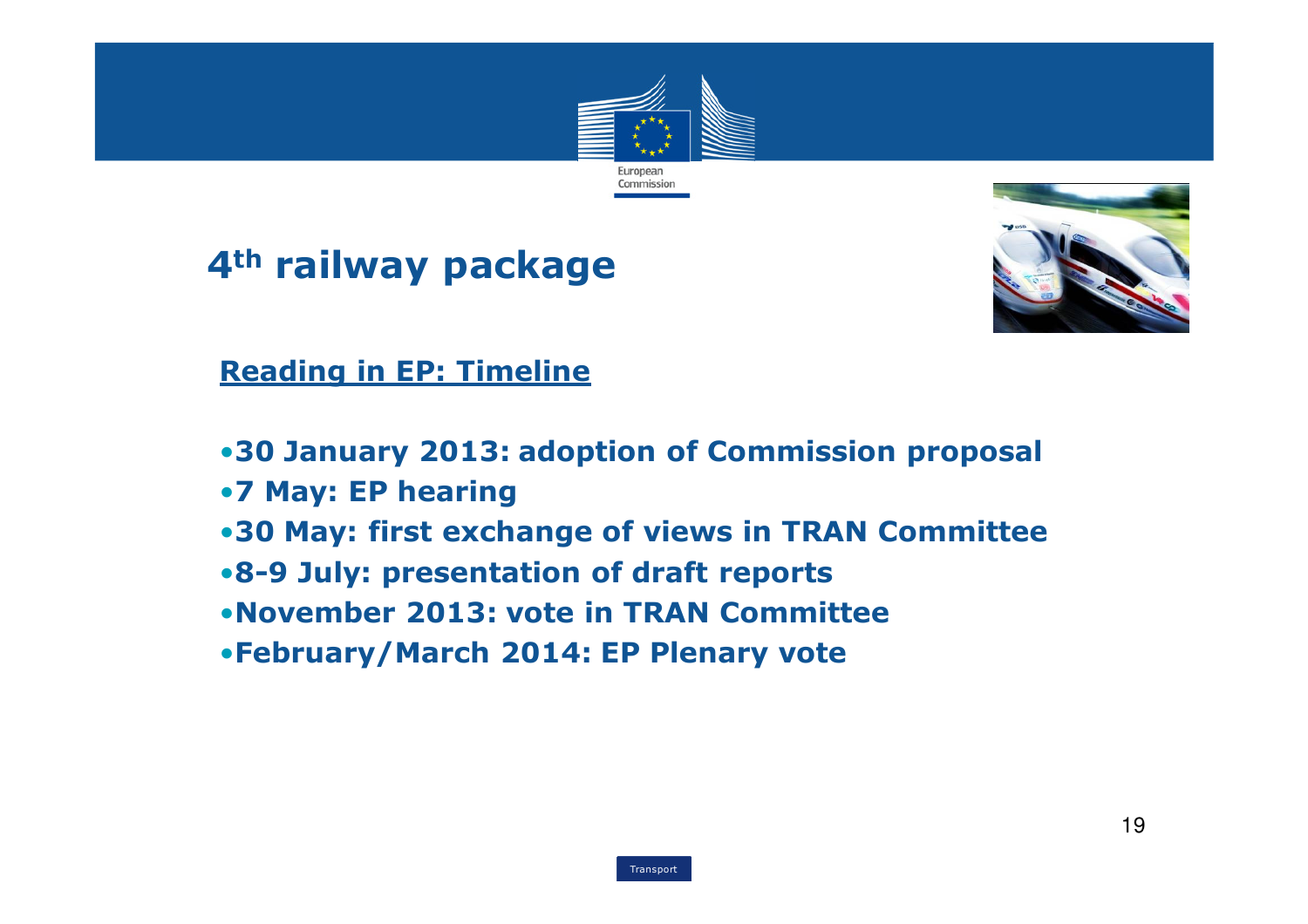

# 4<sup>th</sup> railway package



#### Reading in EP: Grosch report on amendment of Regulation 1370/2007

- •Acknowledges principle of mandatory public tendering for award of public service contracts
- •Confirms Commission proposals on rolling stock access
- •Adds possibilities of direct award (e.g. if route/network has technical standards differing from normal standards)
- •Delays market opening until 2029
- •Introduces longer transition periods for directly awarded contracts (2039/2044)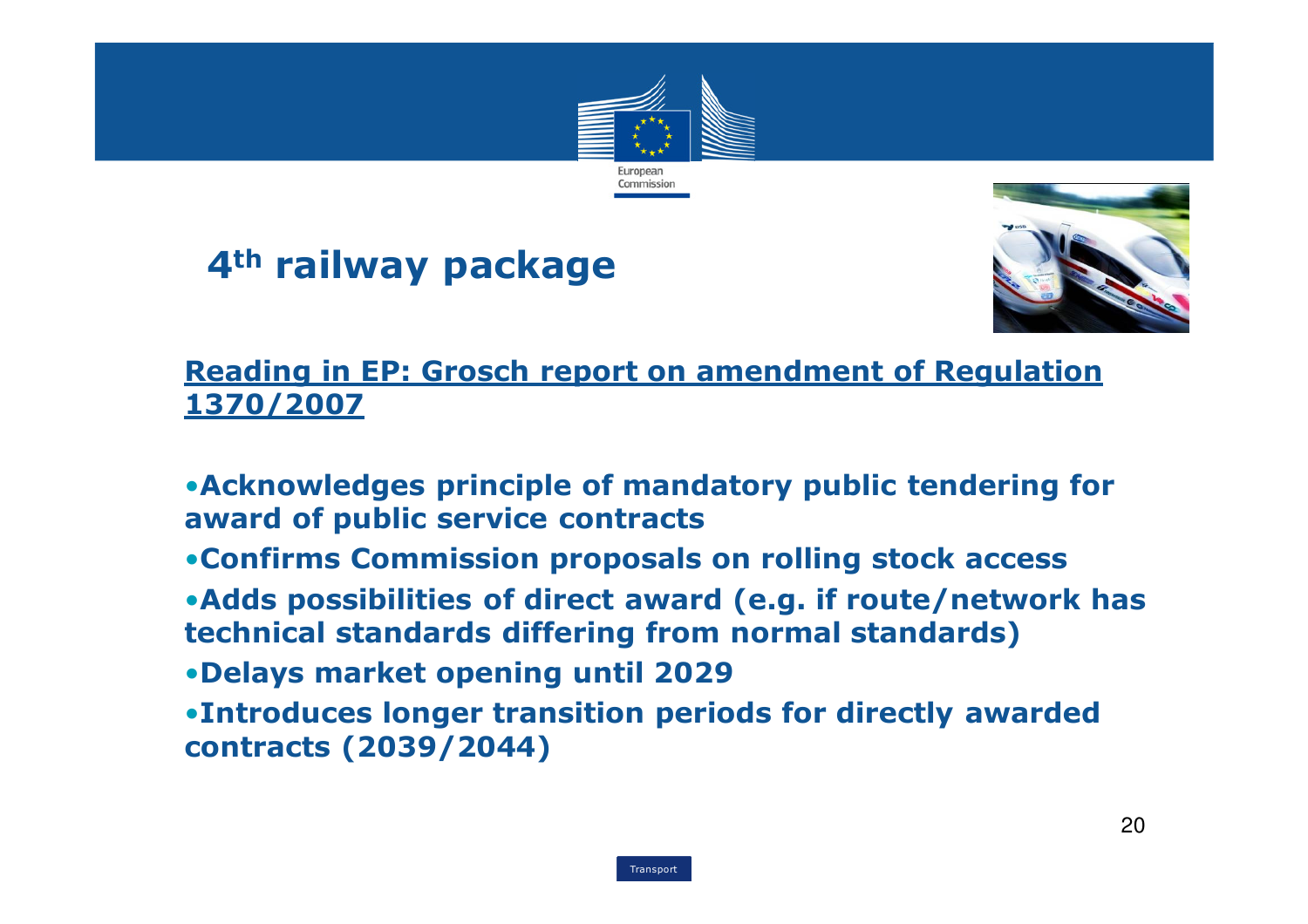

### 4<sup>th</sup> railway package



Reading in Council

•Focus on "technical pillar" (Interoperability Directive)

•Agreement in June 2013 on "general approach" for amending interoperability Directive:

-Single EU authorisation for rolling stock

-Reinforcement of ERA role

 •Lithuanian Presidency to work on safety Directive and ERA regulation in 2nd half of 2013

 •Greek Presidency expected to start working on "market pillar" in 2014